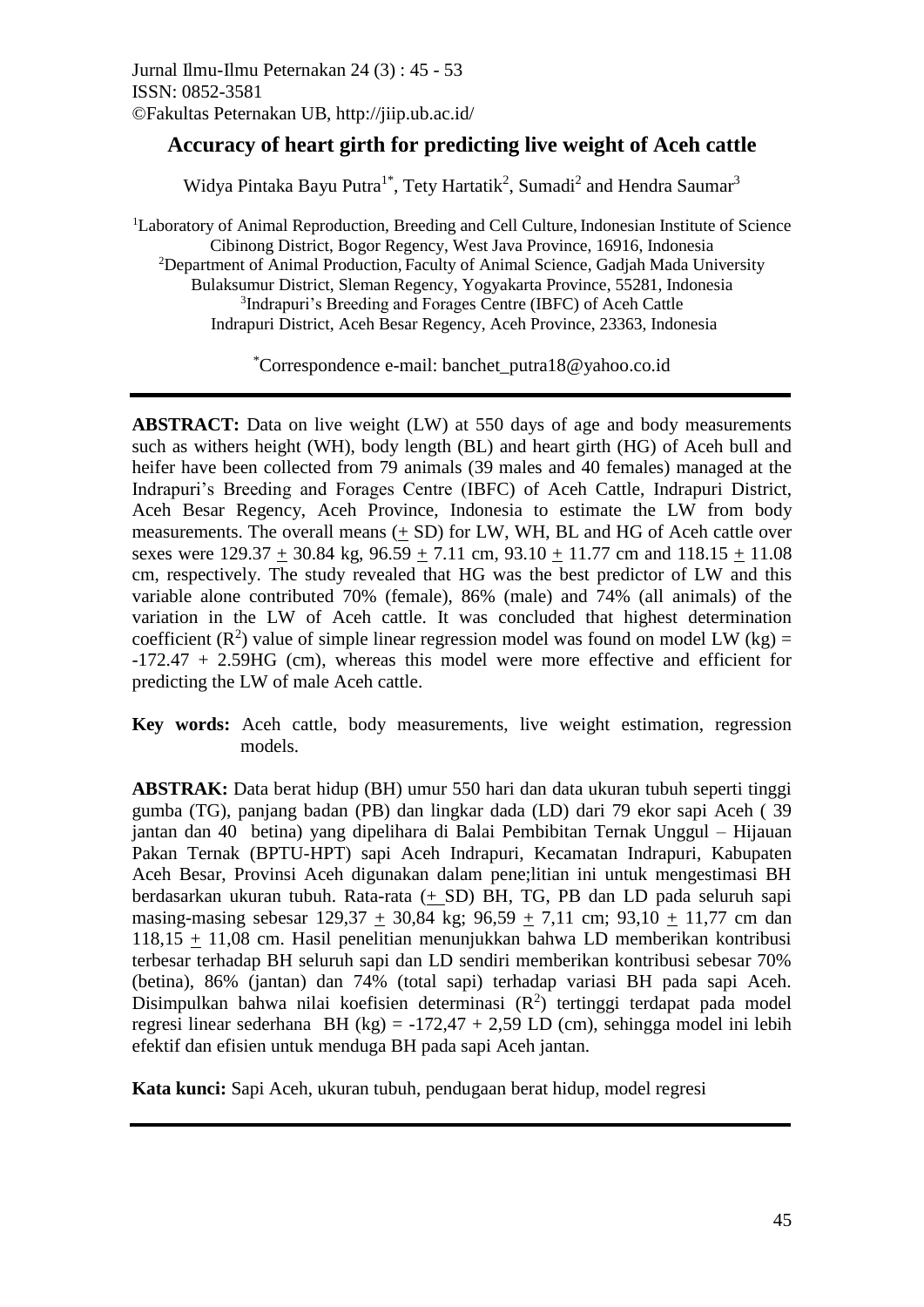## **INTRODUCTION**

Aceh cattle are one of several Indonesian native cattle that have been the subjects of research and development since 2011 by Indrapuri's Breeding and Forages Centre (IBFC) of Aceh Cattle at Indrapuri district, Aceh province, Indonesia. It is a crossbred between *Bos indicus* and *Bos sondaicus*  since a hundred years ago. The breed is yet to be improved with regard to production performance parameters for higher meat yield under stressful tropical conditions such as low quality nutrient feed, a tropical climate, high prevalence of diseases and parasites. As Aceh cattle is the native cattle in Indonesia, there should be intensive genetic improvement by government (breeding centre) and the breeders to increase the performance parameters. Most animals are located in the rural areas of Indonesia, and are owned by rural households, farmers and minor businesspersons among others.

Often, the marketing of animals is based on visual assessment, while drugs are administrated mostly by estimation, because the use of live weight (LW) criterion in feeding, marketing and drug administration requires sophisticated facilities such as weighing scales, which are expensive and not readily affordable by many small rural households. In addition to lacking weighing scales, most farmers have less access to education to understand how to use the scales properly. Numerous studies have been carried out to develop methods of estimating the LW of cattle using formulae derived from body measurement (Hardjosubroto, 1994). Body measurements are simple and easily measured variables for estimating the LW, although it is unlikely to be more accurate than direct measurement LW (by scales) due to errors in the

location of reference points and the anatomical distortions of muscle tone produced when the animal changes position or posture.

 However, body measurements have been used to evaluate breed performance and characterize animals (Warwick *et al.* 1990), though general studies have considered only heart girth (HG) or maybe also body length (BL) and withers height (WH) in developing predictive equations. The HG has been reported to have high coefficient of correlation (r) with LW in many breeds of cattle. A high correlation between HG and BW was also found in Bali cattle (Gunawan and Jakaria, 2011), Ongole grade cow (Paputungan *et al.*  2013), male Kamphaengsaen beef cattle (Sawanon *et al.* 1999) and Tanzania Shorthorn Zebu cattle (Kashoma *et al.*  2011). This fact repeatedly calls the attention to the important taking cattle body measurement, and offers opportunity for estimating parameters in relation to the various body measurements. Falconer and Mackay 1996) reported that body weight of animals was an important factor associated with several management practices including selection for slaughter, breeding of ideal heifers weight mated with higher bulls weight, determining feeding levels, and also it good indicator of animal condition. This work was therefore aimed at establishing relationship between HG measurement and LW of Aceh cattle for managerial decisions in rural area of Indonesia.

## **MATERIAL AND METHOD**

## **Measured traits**

 A cross sectional was compiled from 79 Aceh cattle (550 days of age) at Indrapuri's Breeding and Forages Centre (IBFC) of Aceh Cattle, Indrapuri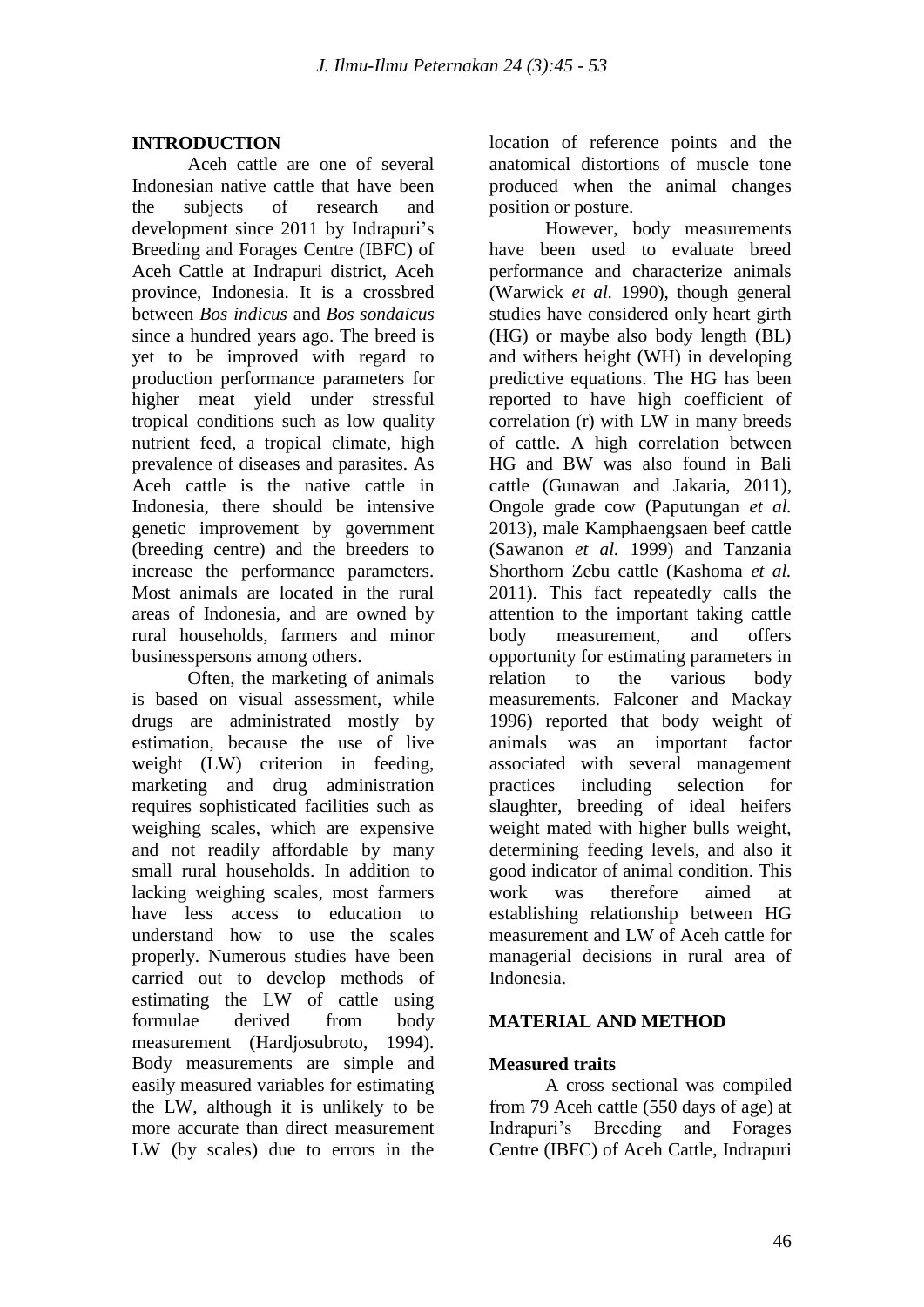district, Indonesia comprising of 39 males and 40 females. Measurements of bulls and heifers were taken from March to May 2014 on each Aceh population including heart girth (HG), measured with a tape measure as circumference of the chest just behind the foreleg, withers height (WH), measured with a stick-rule as the distance from the surface of the platform to the dorsal point of the withers, body length (BL) measured using a tape measure from distance between the site of pins (*tuber ischii*) to tail drop (*tuberositas humeri*). Animals were also weighed directly using the manual scale equipment tool with the maximum capacity of 1000 kg.

### **Statistical analysis**

 The data collected on each animal were analyzed using the Insert Function Prosedure of the related statistical category in datasheet of Microsoft Office Excel (2003) within the animal sex groups. The interrelationship of body weight and body measurements was estimated by simple correlation and regression (Steel and Torrie, 1980). The fixed effect considered was sex of animal. The model used was follows:

 $Y_{ijk} = \mu + \alpha_i + \sum b_i X_{ijk} (\alpha_i) + \varepsilon_{ijk}$ 

where Y<sub>ijk</sub> was record of LW of each animal,  $\mu$  was overall mean,  $\alpha_i$  was the fixed effect of sex of the animal and  $\varepsilon_{ijk}$ was random error associated with record of each animal. Comparisons between means were determined by Duncant Multiple Range Test (DMRT) method.

The best estimation equation for LW from other traits (WH, BL and HG) as independent variables was determined. Descriptive statistics and regression analysis of LW on each of independent variable were performed using SPSS 16.0 software to obtain descriptive statistics (means, standard deviation, range and coefficient of variation). The regression technique was made by keeping LW as a dependent variable and different body measurements as independent variables and was also used to obtain the relationship between LW and HG for each sex and total sample.

 Correlation coefficients were also obtained from LW and body measurements. Linear effects of independent variables on LBW were included in the following model:

$$
Y_i = \beta_0 + \beta_1 X_1 + \beta_2 X_2 + \beta_3 X_3 + E_i
$$

where  $Y_i$  the live weight (LW) observation of an *i*-th animal,  $\beta_0$  the intercept,  $\beta_1$ ,  $\beta_2$ ,  $\beta_3$  the corresponding linear regression coefficient of WH, BL and HG, and E<sup>i</sup> the residual error term.

### **RESULTS AND DISCUSSIONS**

### **Body measurements**

Descriptive statistics of body measurements are shown in Table 1. Aceh cattle were  $96.59 + 7.11$  cm from the ground. This is an indicator of the size of the animal at mature age. Aceh cattle were one of smallest native breeds in Indonesia. The LW (1.5 years old) of several native breeds in Indonesia such as Bali (170.84 + 20.52 kg), Brahman cross  $(254.32 + 47.91 \text{ kg})$ , Pesisir  $(127.00 + 17.42 \text{ kg})$ , Ongole crossbred  $(152.30 + 32.00 \text{ kg})$  and Katingan were  $182.02 + 26.60$  kg (Zurahmah and The, 2011; Duma, 1997; Wirdahayati and Bamualim*.* 2007; Wijono *et al.* 2007; Utomo *et al.* 2010). Abdullah *et al.* (2007) reported that the LW of Aceh cattle  $(1.5 \text{ years old})$  were  $123.34 +$ 25.38 kg (males) and  $116.70 + 25.83$  kg (females) and smaller than this research. These differences might be due to the variation in genetic effects, environment and different of management practice.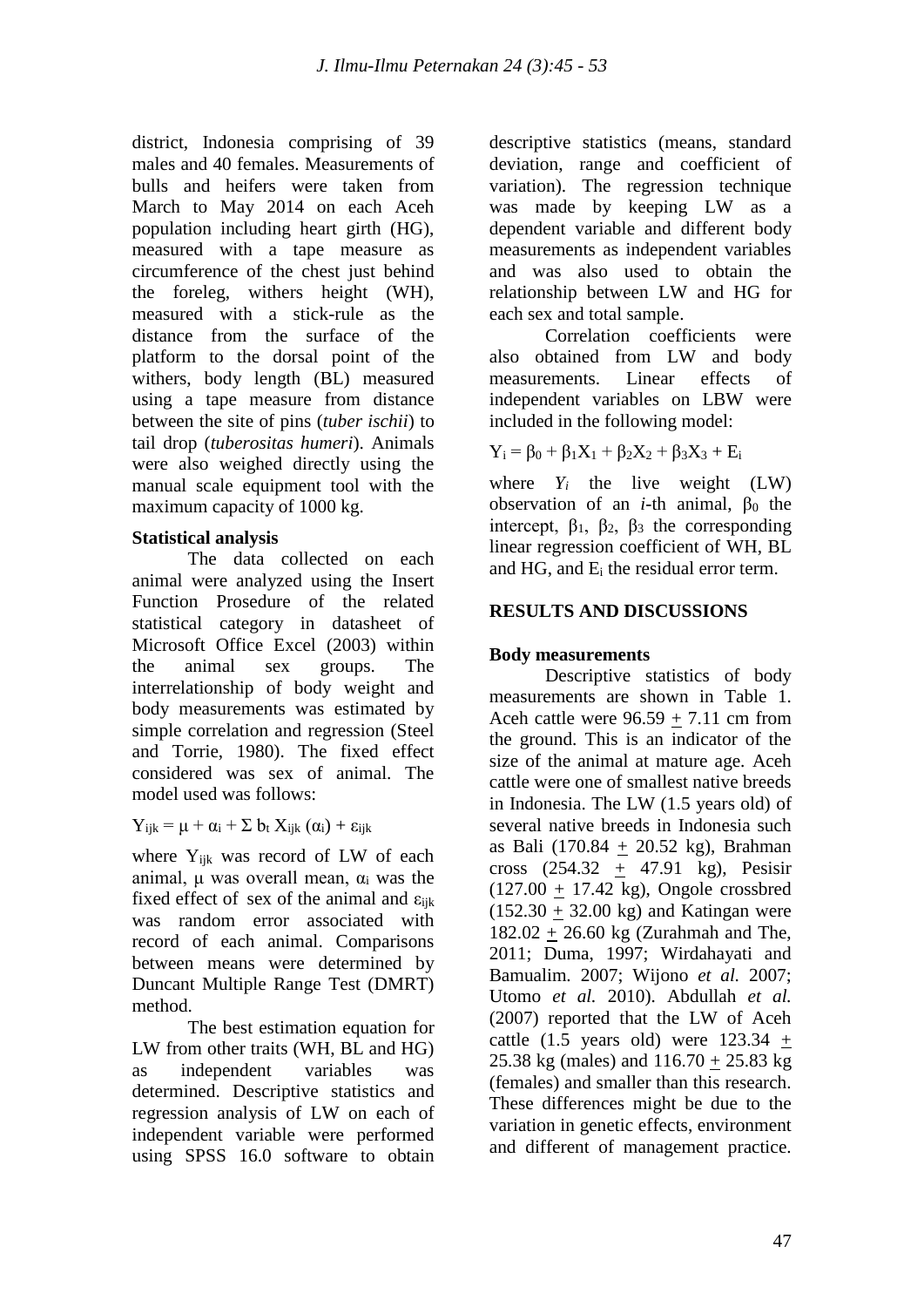However, the mean weight of Aceh cattle in the present study is higher than that reported earlier by Abdullah *et al.* (2007). Several body measurements at 1.5 years old of native cattle in

Indonesia were observed by Putra (2010) for Ongole crossbred were WH  $(131.30 + 6.23$  cm), BL  $(121.73 + 10.69)$ cm) and HG (168.08  $\pm$  10.63 cm).

| Variables<br><b>SD</b><br>Means<br>CV(%)<br>Range<br>Males (39)<br>27.28<br>$67.00 - 183.00$<br>20.79<br>LW<br>131.23<br><b>WH</b><br>$84.00 - 132.00$<br>98.41<br>7.92<br>8.05<br><b>BL</b><br>14.56<br>94.72<br>$78.00 - 172.00$<br>15.37<br>117.38<br><b>HG</b><br>$91.00 - 132.00$<br>8.34<br>9.79<br>Females (40)<br>26.82<br>LW<br>127.55<br>34.21<br>$71.00 - 223.00$<br>$82.00 - 105.00$<br><b>WH</b><br>5.78<br>6.10<br>94.83<br><b>BL</b><br>91.53<br>8.09<br>$73.00 - 103.00$<br>8.84<br>118.90<br>HG<br>$96.00 - 145.00$<br>10.34<br>12.29<br>Total (79)<br>LW<br>129.37<br>30.84<br>$67.00 - 223.00$<br>23.84<br>WH<br>$82.00 - 132.00$<br>96.59<br>7.11<br>7.36 | Table 1. Least square of means of live weight and body measurements of Aceh cattle |       |       |                  |       |  |  |  |
|-------------------------------------------------------------------------------------------------------------------------------------------------------------------------------------------------------------------------------------------------------------------------------------------------------------------------------------------------------------------------------------------------------------------------------------------------------------------------------------------------------------------------------------------------------------------------------------------------------------------------------------------------------------------------------|------------------------------------------------------------------------------------|-------|-------|------------------|-------|--|--|--|
|                                                                                                                                                                                                                                                                                                                                                                                                                                                                                                                                                                                                                                                                               |                                                                                    |       |       |                  |       |  |  |  |
|                                                                                                                                                                                                                                                                                                                                                                                                                                                                                                                                                                                                                                                                               |                                                                                    |       |       |                  |       |  |  |  |
|                                                                                                                                                                                                                                                                                                                                                                                                                                                                                                                                                                                                                                                                               |                                                                                    |       |       |                  |       |  |  |  |
|                                                                                                                                                                                                                                                                                                                                                                                                                                                                                                                                                                                                                                                                               |                                                                                    |       |       |                  |       |  |  |  |
|                                                                                                                                                                                                                                                                                                                                                                                                                                                                                                                                                                                                                                                                               |                                                                                    |       |       |                  |       |  |  |  |
|                                                                                                                                                                                                                                                                                                                                                                                                                                                                                                                                                                                                                                                                               |                                                                                    |       |       |                  |       |  |  |  |
|                                                                                                                                                                                                                                                                                                                                                                                                                                                                                                                                                                                                                                                                               |                                                                                    |       |       |                  |       |  |  |  |
|                                                                                                                                                                                                                                                                                                                                                                                                                                                                                                                                                                                                                                                                               |                                                                                    |       |       |                  |       |  |  |  |
|                                                                                                                                                                                                                                                                                                                                                                                                                                                                                                                                                                                                                                                                               |                                                                                    |       |       |                  |       |  |  |  |
|                                                                                                                                                                                                                                                                                                                                                                                                                                                                                                                                                                                                                                                                               |                                                                                    |       |       |                  |       |  |  |  |
|                                                                                                                                                                                                                                                                                                                                                                                                                                                                                                                                                                                                                                                                               |                                                                                    |       |       |                  |       |  |  |  |
|                                                                                                                                                                                                                                                                                                                                                                                                                                                                                                                                                                                                                                                                               |                                                                                    |       |       |                  |       |  |  |  |
|                                                                                                                                                                                                                                                                                                                                                                                                                                                                                                                                                                                                                                                                               |                                                                                    |       |       |                  |       |  |  |  |
|                                                                                                                                                                                                                                                                                                                                                                                                                                                                                                                                                                                                                                                                               |                                                                                    |       |       |                  |       |  |  |  |
|                                                                                                                                                                                                                                                                                                                                                                                                                                                                                                                                                                                                                                                                               | <b>BL</b>                                                                          | 93.10 | 11.77 | $73.00 - 172.00$ | 12.64 |  |  |  |
| HG<br>118.15<br>11.08<br>$91.00 - 145.00$<br>9.38                                                                                                                                                                                                                                                                                                                                                                                                                                                                                                                                                                                                                             |                                                                                    |       |       |                  |       |  |  |  |

LW: live weight; WH: withers height; BL: body length; HG: heart girth; SD: standard deviation; CV: coefficient of variance

| Variables    | <b>WH</b> | <b>BL</b>      | HG   | LW   |  |  |  |
|--------------|-----------|----------------|------|------|--|--|--|
| Males (39)   |           |                |      |      |  |  |  |
| <b>WH</b>    | 1.00      | 0.87           | 0.38 | 0.48 |  |  |  |
| BL           |           | 1.00           | 0.12 | 0.26 |  |  |  |
| HG           |           | $\overline{a}$ | 1.00 | 0.93 |  |  |  |
| LW           |           |                |      | 1.00 |  |  |  |
| Females (40) |           |                |      |      |  |  |  |
| <b>WH</b>    | 1.00      | 0.82           | 0.80 | 0.73 |  |  |  |
| BL           |           | 1.00           | 0.84 | 0.81 |  |  |  |
| HG           |           |                | 1.00 | 0.84 |  |  |  |
| LW           |           |                |      | 1.00 |  |  |  |
| Total (79)   |           |                |      |      |  |  |  |
| <b>WH</b>    | 1.00      | 0.85           | 0.52 | 0.57 |  |  |  |
| BL           |           | 1.00           | 0.38 | 0.45 |  |  |  |
| HG           |           | $\overline{a}$ | 1.00 | 0.86 |  |  |  |
| LW           |           |                |      | 1.00 |  |  |  |

Table 2. Coefficients of correlation between variables of Aceh cattle

WH: withers height; BL: body length; HG: heart girth; LW: live weight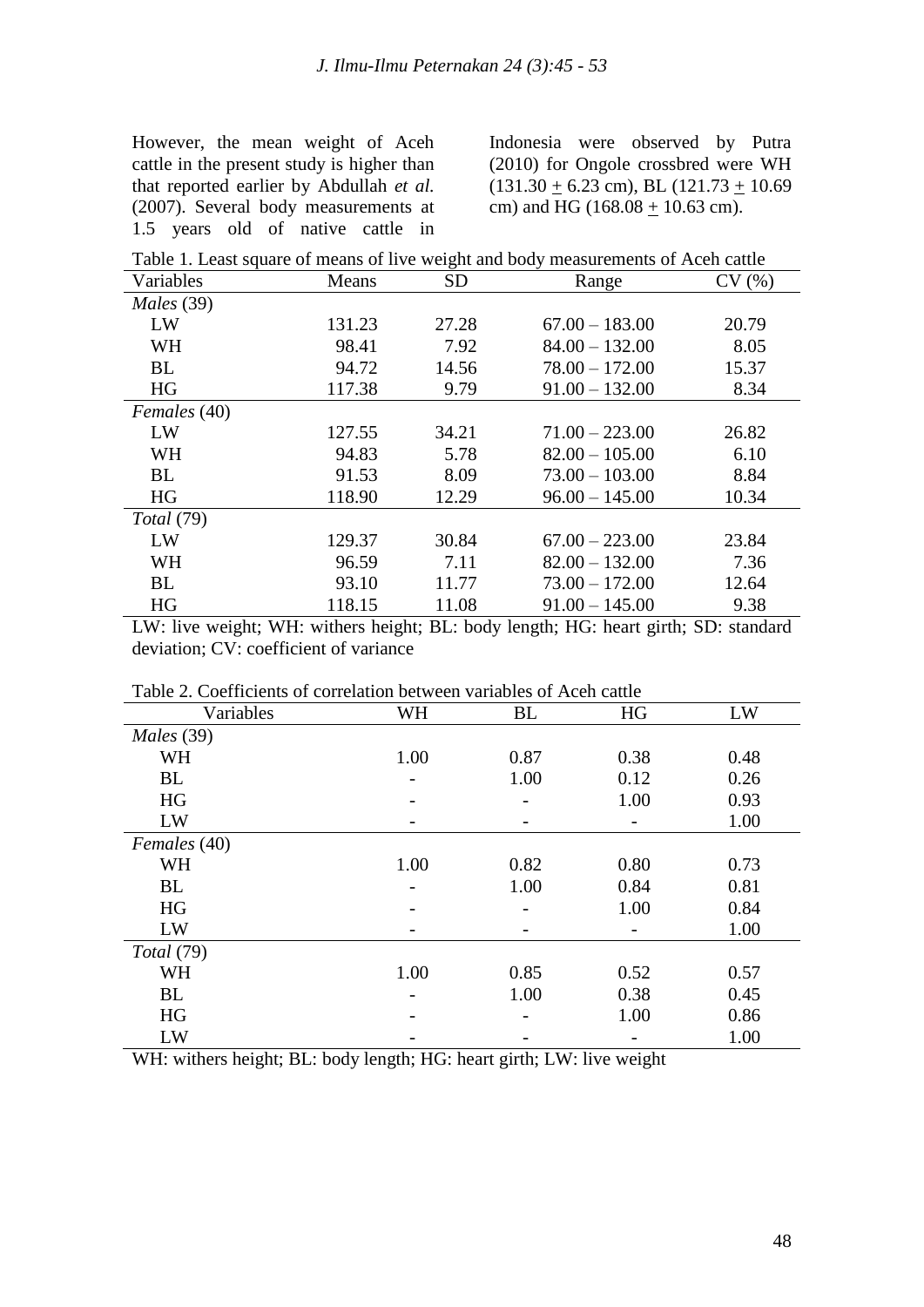| Models           |                          | Intercept | Regression                   |                          |                          |           |             |       |
|------------------|--------------------------|-----------|------------------------------|--------------------------|--------------------------|-----------|-------------|-------|
|                  | Independent<br>variables |           | coefficient                  |                          |                          | <b>SE</b> | $\mathbf r$ | $R^2$ |
|                  |                          |           | WH                           | <b>BL</b>                | HG                       |           |             |       |
| Males (39)       |                          |           |                              |                          |                          |           |             |       |
| A                | WH                       | $-31.27$  | 1.65                         |                          |                          | 24.26     | 0.48        | 0.23  |
| $\boldsymbol{B}$ | <b>BL</b>                | 85.74     | $\overline{a}$               | 0.48                     | $\overline{\phantom{0}}$ | 26.72     | 0.26        | 0.07  |
| $\mathcal{C}$    | HG                       | $-172.47$ | $\overline{\phantom{0}}$     | $\overline{\phantom{0}}$ | 2.59                     | 10.29     | 0.93        | 0.86  |
| D                | WH; BL                   | $-110.26$ | 3.66                         | $-1.26$                  |                          | 22.81     | 0.58        | 0.34  |
| ${\bf E}$        | WH; HG                   | $-204.98$ | 0.52                         |                          | 2.43                     | 9.67      | 0.94        | 0.88  |
| $\mathbf{F}$     | BL; HG                   | $-192.59$ |                              | 0.27                     | 2.54                     | 9.61      | 0.94        | 0.88  |
| G                | WH; BL; HG               | $-197.89$ | 0.18                         | 0.19                     | 2.50                     | 9.73      | 0.94        | 0.88  |
| Females (40)     |                          |           |                              |                          |                          |           |             |       |
| A                | WH                       | $-279.73$ | 4.30                         |                          |                          | 23.83     | 0.73        | 0.53  |
| B                | <b>BL</b>                | $-186.13$ | $\overline{\phantom{m}}$     | 3.43                     | $\overline{\phantom{0}}$ | 20.32     | 0.81        | 0.66  |
| $\mathcal{C}$    | HG                       | $-148.68$ | $\qquad \qquad \blacksquare$ | $\overline{\phantom{0}}$ | 2.32                     | 19.08     | 0.84        | 0.70  |
| D                | WH; BL                   | $-233.77$ | 1.15                         | 2.76                     |                          | 20.21     | 0.82        | 0.67  |
| E                | WH; HG                   | $-199.37$ | 1.01                         | $\overline{\phantom{0}}$ | 1.95                     | 19.00     | 0.84        | 0.71  |
| $\mathbf{F}$     | BL; HG                   | $-189.25$ |                              | 1.57                     | 1.46                     | 18.00     | 0.86        | 0.74  |
| G                | WH; BL; HG               | $-195.42$ | 0.15                         | 1.51                     | 1.43                     | 18.24     | 0.86        | 0.74  |
| Total (79)       |                          |           |                              |                          |                          |           |             |       |
| A                | WH                       | $-110.78$ | 2.49                         |                          |                          | 25.44     | 0.57        | 0.33  |
| B                | BL                       | 18.72     | $\overline{a}$               | 1.19                     | $\overline{\phantom{0}}$ | 27.66     | 0.45        | 0.21  |
| $\mathcal{C}$    | HG                       | $-154.32$ | $\qquad \qquad -$            |                          | 2.40                     | 15.70     | 0.86        | 0.74  |
| D                | WH; BL                   | $-123.45$ | 2.91                         | $-0.30$                  |                          | 25.54     | 0.58        | 0.33  |
| E                | WH; HG                   | $-196.07$ | 0.73                         | $\overline{\phantom{0}}$ | 2.16                     | 15.15     | 0.88        | 0.77  |
| ${\bf F}$        | BL; HG                   | $-172.58$ |                              | 0.40                     | 2.24                     | 15.20     | 0.87        | 0.76  |
| G                | WH; BL; HG               | $-188.68$ | 0.45                         | 0.19                     | 2.18                     | 15.20     | 0.88        | 0.77  |

Table 3. Simple and multiple regression models for predicting live weight (dependent variable) from linear body measurements (independent variable) of Aceh cattle

WH: withers height; BL: body length; HG: heart girth; r: coefficient of correlation;  $R^2$ : coefficient of determination; SE: standard error of the estimate

Therefore Patmawati *et al.* (2013) reported in Bali were WH  $(117.61 + 6.40$  cm), BL  $(123.08 + 10.07)$ cm) and HG (156.89 + 15.15 cm), Utomo *et al.* 2010 reported in Katingan were WH (110.50 + 9.40 cm), BL  $(122.00 + 8.65$  cm) and HG  $(144.00 +$ 12.35 cm). Wirdahayati and Bamualim (2007) reported that WH and HG measurements in Pesisir were 107.50 cm and 117.50 cm respectively. Abdullah *et al.* (2007) reported that the body measurements of Aceh cattle (1.5 years old) were WH (93.77  $\pm$  5.82 cm), BL (93.42 + 8.03 cm) and HG (118.65

+ 8.30 cm) for male meanwhile in female were WH  $(92.78 + 6.51$  cm), BL  $(92.01 + 7.61$  cm) and HG (116.19 + 8.94 cm).

#### **Correlation and determination coefficients**

The correlation coefficients (r) among LW and body measurements in Aceh cattle are shown in Table 2. Supiyono (1998) reported several criterion of correlation such as no correlation between two variables (0), very low correlation  $(0 - 0.25)$ , medium correlation  $(0.25 - 0.50)$ , high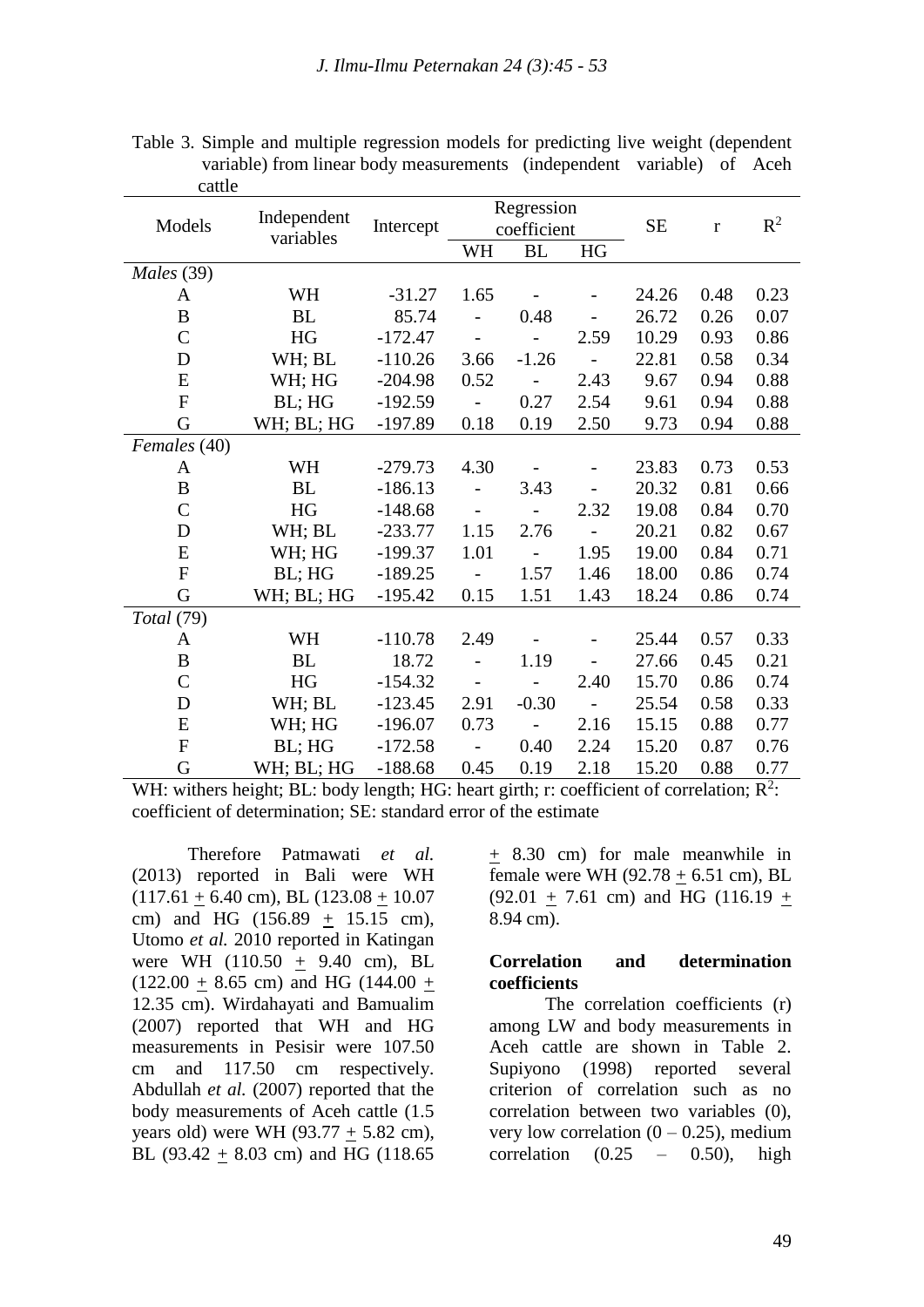correlation  $(0.50 - 0.75)$ , very high correlation  $(0.75 - 0.99)$  and perfect correlation (1.00). Positive correlation was found between parameters measured and LW as the body measurements increased while body weight also increased. Among these three measurements, HG had the highest correlation coefficient. The r values between HG and LBW in several breeds cattle such as Tanzania Shorthorn Zebu (0.94), Kamphaengsaen (0.91), Nyalawi (0.88), Nguni (0.58), Holstein (0.78), Brown Swiss (0.98), Bali (0.87) and Ongole crossbred (0.48) (Kashoma *et al.* 2011; Sawanon *et al.* 2011; Alsiddiq *et al.* 2010; Serkan and Yalzin, 2009; Gunawan and Jakaria, 2011; Wijono *et al.* 2007). Nesamvuni *et al.* (2000) reported that the r values between HG and LW in male Nguni cattle (0.76) were higher than female cattle (0.62) and similar to this study.

The high r value between LW and body measurements suggest that either of these variables or their combination could provide a good estimate for predicting LW of Aceh cattle. Correlations between LW and body linear measurements of HG were positive and high criterion. The correlation between all pairs of linear body measurements and LW indicated that frame size of the animal was complementary and that the total size of the animal was a function body LW and circumference measurements of animal body (HG) and body volume.

Table 3 present a summary of the simple and multiple linear regression analyses and the models generated from predicting the body weight from the linear body measurements. Based on the simple regression models (A, B and C) of LW changes could be predicted using parameters that had high coefficient of determination  $(R^2)$ . Based on the simple

regression analysis, the best equation for prediction of the LW from body measurements was by including the HG variable alone (C model) and the equation was  $Y_1 = -172.47 + 2.59$  HG (males),  $Y_i = -148.68 + 2.32$  HG (females) and  $Y_i = -154.32 + 2.40$  HG (all animals). This showed that when increasing HG by 70 cm in males and females, the corresponding increase in LW could be about 8.83 kg and 13.72 kg respectively. Kashoma *et al.* (2011) reported that the  $R^2$  values based on the C models in Tanzania Shorthorn Zebu cattle were 0.88 (males) and 0.87 (females), also Milla *et al.* (2012) reported in Nilotic cattle were 0.95 (males) and 0.94 (females).

Thus, HG was the best predictor for the estimation of LW and the variable alone contributed 0.86% (males), 0.70% (females) and 0.74% (all animals) variation in the LW of Aceh cattle. The  $R^2$  value based on the C model ( $Y_i = \beta_0 + \beta_1 HG$ ) in several cattle breeds such as Kamphaengsaen (0.75), Nyalawi (0.79), Messairi (0.38), Holstein (0.61), Brown Swiss (0.91) and Nguni (0.78) were generally high (Sawanon *et al.* 2011; Alsiddiq *et al.* 2010; Serkan and Yalzin, 2009; Nesamvuni *et al.* 2000). Similar findings were reported by Goe *et al.*  (2001) in Abyssinian Short-horn (0.75) and Horro (0.87) oxen breeds. Therefore among Indonesian native cattle such as Bali were 0.76 (Gunawan and Jakaria, 2011) and 0.86 (Paputungan *et al.* 2013),

The parameter estimates in the multiple linear regression models showed that more than one body measurements might be required to predict the LW in Aceh cattle. In the present study WH, BL and HG were the important body measurements required for predicting the LW of Aceh cattle, based on the highest  $R^2$  values of the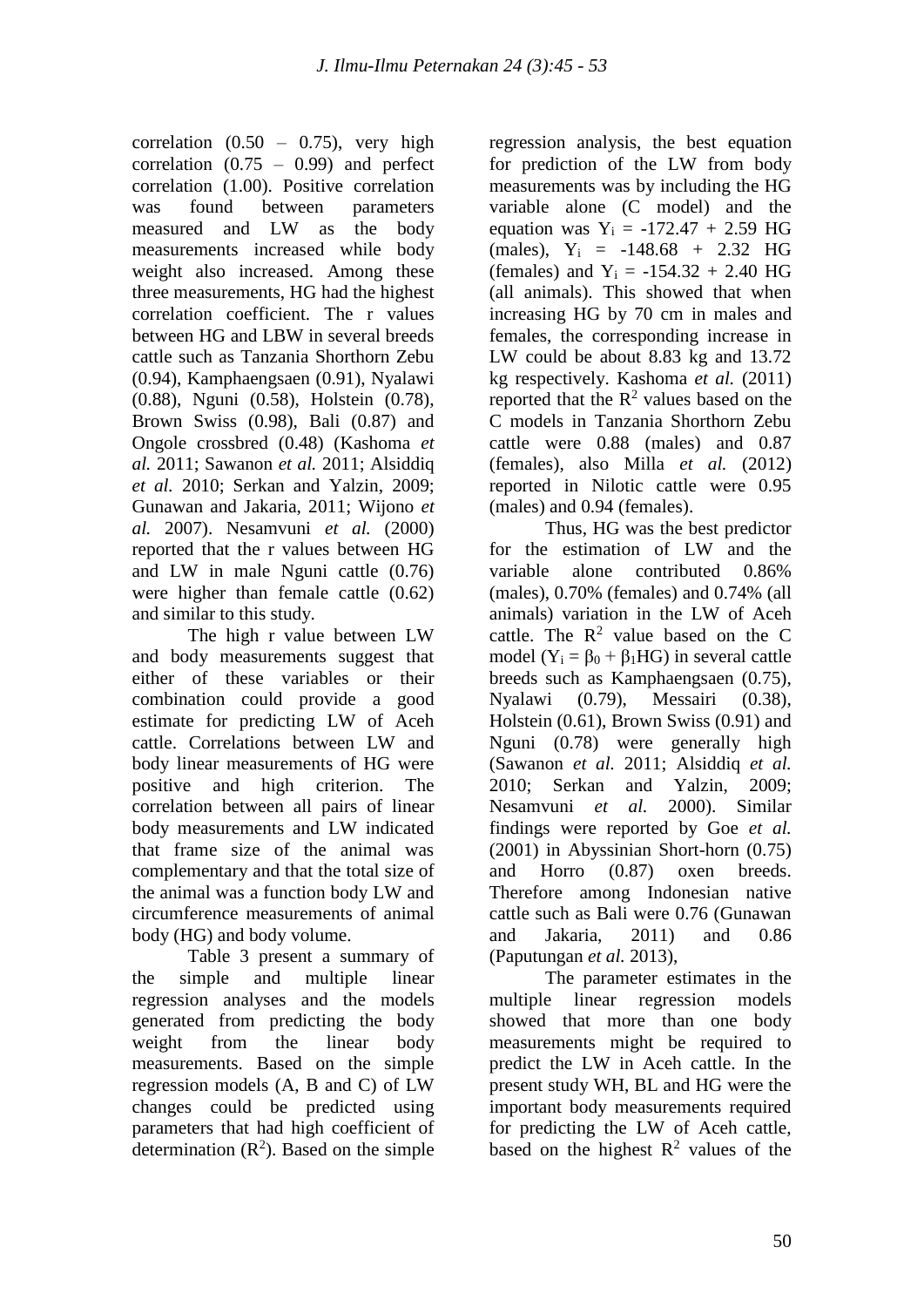multiple linear regression equations. However, the accuracy of estimation could be improved if the variables were combined in a multiple regression. According to these results, the LW estimation of Aceh cattle using WH, BL and HG as independent variables in multiple regression produced the highest accuracies of LW prediction among all animals and sex groups. Consequently, as one of these measurements was decreased then the animal frame size was also decreased, affecting animal body weight.

Although when compared with the G models, the C models had lower  $R<sup>2</sup>$  value for each group (Table 3), the input parameters required could be measured using only HG, which is easy and fast for the farmer, especially for male Aceh cattle  $(R^2 > 0.80)$ . The similar findings reported by Sawanon *et al.* (2011) that C models had high  $\mathbb{R}^2$ value (0.83) in male Kamphaengsaen cattle.

## **CONCLUSION**

The strong relationship between the live weight (LW) and linear body measurements of Aceh cattle indicated that the variables or their combination could be used to estimate or to predict the LW of these cattle. Heart girth (HG) had the highest correlation to LW for each group. Simple and multiple linear regression models using other body measurement parameters that had high coefficient of determination  $(R^2 > 0.80)$ could be utilized. The C and G models for male cattle had the high  $R^2$  value (>0.80) and these predicted equations could be used to predict the LW of male Aceh cattle and both models produced no difference  $(P > 0.05)$  between the actual and predicted of LW.

#### **ACKNOWLEDGEMENT**

The authors expressed appreciation to the Indrapuri's Breeding and Forages Centre (IBFC) of Aceh Cattle at Indrapuri district, Aceh Besar Regency, Aceh province, Indonesia and to the barn employees who were involved in the collection of data.

### **REFERENCES**

- Abdullah, M. A. N., R. R. Noor, H. Martojo, D. D. Solihin and E. Handiwirawan. 2007. The phenotypic variability of Aceh cattle in Nanggroe Aceh Darussalam. J. Indon. Trop. Agric, 33: 11-21.
- Alsiddiq, M. A., S. A. Babiker, M. Y. Galal and A. M. Mohammed. 2010. Phenotypic characterization of Sudan Zebu cattle (Baggara type). J. Anim. Vet. Sci.*,* 5: 10-17
- Duma, Y. 1997. Estimation of genetic parameters in Brahman cross and Ongole cattle at Bila River Ranch pasture. MSc. Thesis. Gadjah Mada University, Yogyakarta, Indonesia
- Falconer, D. S. and T. F. C. Mackay. 1996. Introduction to<br>Ouantitative Genetics  $4<sup>th</sup>$ Quantitative Genetics. Edition. Longman Group, Harlow, England.
- Goe, M. R., J. R. Alldredge and D. Light D. 2001. Use of heart girth to predict body weight of working oxen in the Ethiopian highlands. Livest. Prod. Sci., 69: 187-195.
- Gunawan, A. and Jakaria. 2011. Application of linear body measurements for predicting weaning and yearling weight in Bali cattle. J. Anim. Prod*.,* 12: 163-168.
- Hardjosubroto, W. 1994. Application of Animal Breeding. PT Gramedia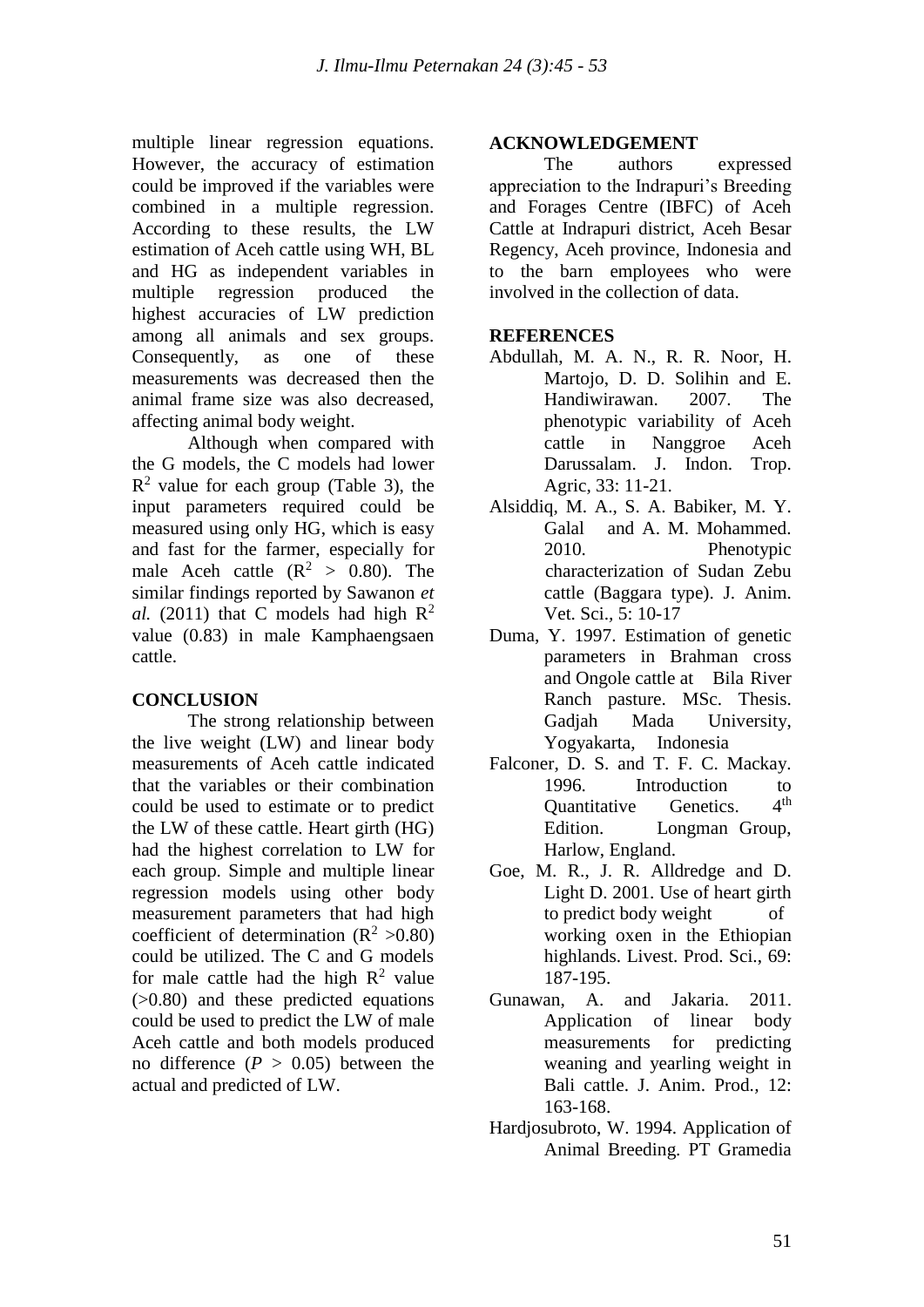Widiasarana, Jakarta, Indonesia.

- Kasoma, I. P. B., C. Luziga, C. W. Werema, G.A. Shirima and D. Ndossi. 2011. Predicting Body weight of Tanzania Shorthorn Zebu cattle using [heart girth](heart%20girth%20measurements.%20%20%20%20%20%20%09Livest)  [measurements.](heart%20girth%20measurements.%20%20%20%20%20%20%09Livest) Livesttock Research for Rural Development. [http://Irrd.org/Irrd23/4/kash2309](http://irrd.org/Irrd23/4/kash23094.htm) [4.htm.](http://irrd.org/Irrd23/4/kash23094.htm) Diakses tanggal 20 Januari 2015.
- Milla, A. P., M. M. M. Mahagoup and I. Bushara. 2012. Estimation of live body weight from heart girth, body length and in condition score in Nilotic cattle – Sothern Sudan. J. Anim. Sci. Adv., 2: 253-457.
- Nesamvuni, A. E., J. Mulaudzi, N. D. Ramanyimi and G.J. Taylor. 2000. Estimation of body weight in Nguni-type cattle under communal management condition. S. Afric. J. Anim. Sci., 30: 97-98.
- Paputungan, U., L. Hakim, G. Ciptadi and H.F.N. Lapian. 2013. The estimation accuracy of live weight from metric body measurements in Ongole grade cows. J. Indon. Trop. Anim. Agric., 38: 149-155.
- Patmawati, N. W., N. N. Trinayani, M. Siswanto, I.N. Wandia and I.K. Puja. 2013. Early selection of Bali cattle stud based on performance test. J. Vet.Sci., 1: 29-33.
- Putra, W. P. B. 2010. Exterior characteristic and production performance of beef cattle at Segoroyoso's slaughter place, Bantul regency, Yogyakarta special region. M.Sc. Thesis, Department of Animal Production, Gadjah Mada

University, Yogyakarta, Indonesia.

- Sawanon, S., B. Phoompong and I. Preecha. 2011. Body measurements of male Kamphaengsaen beef cattle as parameters for estimation of live weight. Kasetsart J. Nat. Sci., 45: 428-434.
- Serkan, O. and B. Yalzin. 2009. The accuracy of prediction of body weight from body measurements in beef cattle. Arch Tierz*.,* 52: 371-377.
- Steel, R. G. D. and J. H. Torrie. 1980. Principle and Procedure of Statistic:  $A$  Biometrical<br>Approach  $2<sup>nd</sup>$  Edition Mc-Approach. 2 Edition. Mc-Grawhill International Book Inc., Toronto, Canada.
- Supiyono. 1998. Livestock Judging. Gadjah Mada University Press, Yogyakarta, Indonesia.
- Utomo, B. N., R. R. Noor, C. Sumantri, I. Supriatna and E.D. Gunardi. 2010. Morphometric performances of Katingan cattle in central Kalimantan. J. Indon. Anim. Vet., 15: 220-230
- Warwick, E. J., J. M. Astuti and W. Hardjosubroto. 1990. Animal Breeding. Gadjah Mada University Press, Yogyakarta, Indonesia.
- Wijono, D. B., Hartati and M. D. Dicky. 2007. Correlation of body size with growth rate of live weight of Ongole crossbred cattle. Proceedings of a symposium held at the National Animal and Veterinary Technology Conference, Bogor, Indonesia.
- Wirdahayati, R. B. and A. Bamualim. 2007. The productivity of Pesisir cattle and the carrying capacity of communal grazing land in the district of Pesisir Selatan in